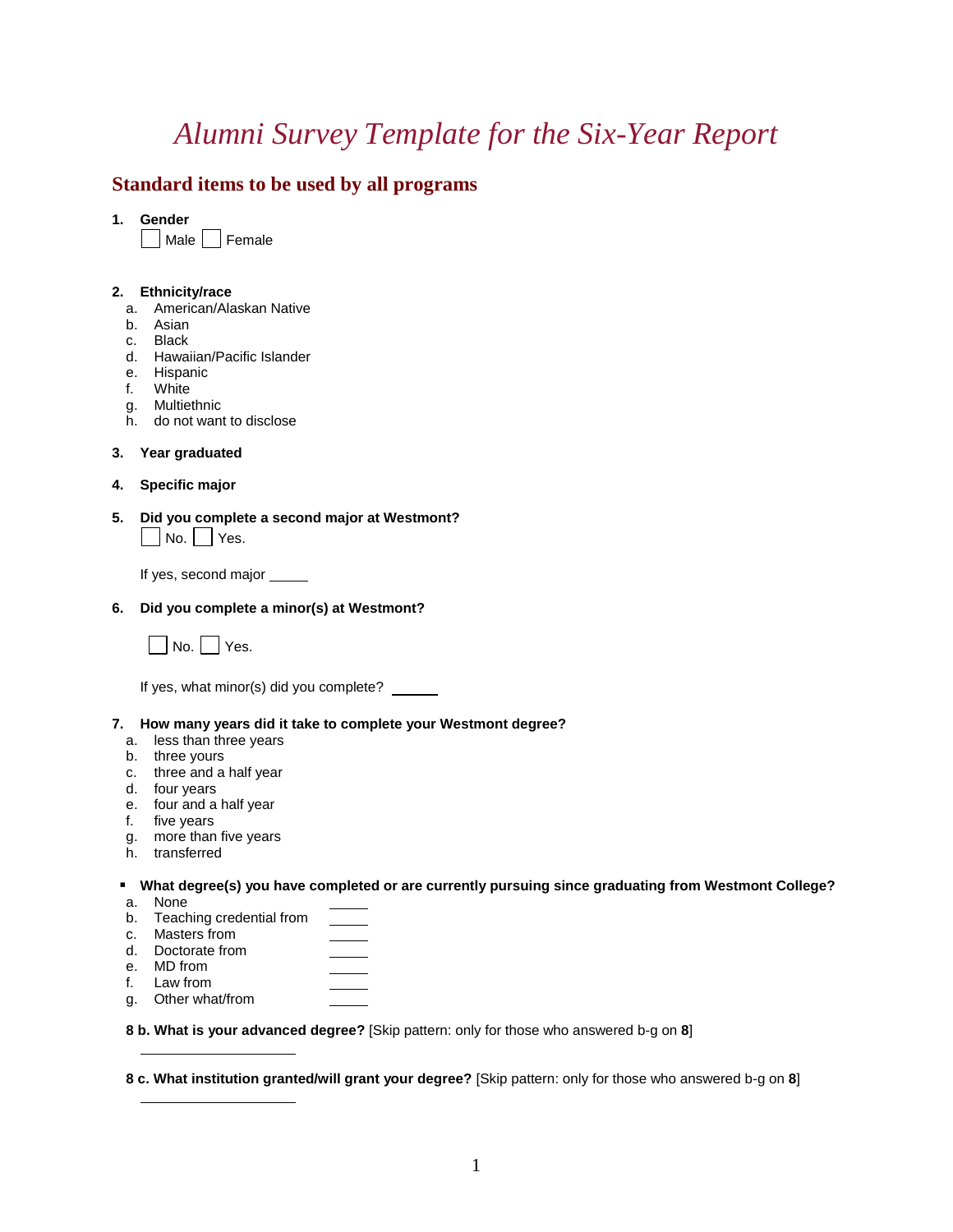**8 d. What was/is your (expected) date of graduation?** [Skip pattern: only for those who answered b-g on **8**]

**8 e. How well did Westmont prepare you for your advanced degree?** [Skip pattern: only for those who answered b-g on **8**]

- a. Excellent preparation<br>b. Good preparation
- Good preparation
- c. Adequate preparation
- d. Poor preparation
- **What was your first** *professional job* **out of college?**
- **How long did it take you after graduation (or graduate school) to find your first professional job?**
	- a. 0-2 months
	- b. 3-5 months
	- c. 6-9 months
	- d. 10-12 months
	- **e.** More than a year and still looking
- **Related to this professional job, mark all that apply:**
	- a. Employed in the area of your major
	- b. Westmont education prepared you for this position
	- c. Satisfied with the position
	- d. Looking for a new job
	- e. None of the above
- **What is your current employment status? (mark all that apply)**
	- a. Full-time. Position:
	- b. Part-time. Position:
	- c. Unemployed seeking employment in area of:
	- d. Unemployed not seeking employment
	- e. Homemaker
	- f. Student
	- g. Other
	- h. Prefer not to disclose
- **The college mission statement is:** *Westmont College is an undergraduate, residential, Christian, liberal arts community serving God's kingdom by cultivating thoughtful scholars, grateful servants and faithful leaders for global engagement with the academy, church and world.*

**When you graduated from Westmont, would you have described yourself as (mark all that apply):**

- a. A thoughtful scholar
- b. A grateful servant
- c. A faithful leader
- d. Prepared for global engagement with the academy
- e. Prepared for global engagement with the church
- f. Prepared for global engagement with the world
- g. None of the above
- **Overall, how satisfied were you with the education you received at Westmont program?**
	- a. Extremely satisfied
	- b. Satisfied
	- c. Dissatisfied
	- d. Extremely dissatisfied

## **Program-Specific Items**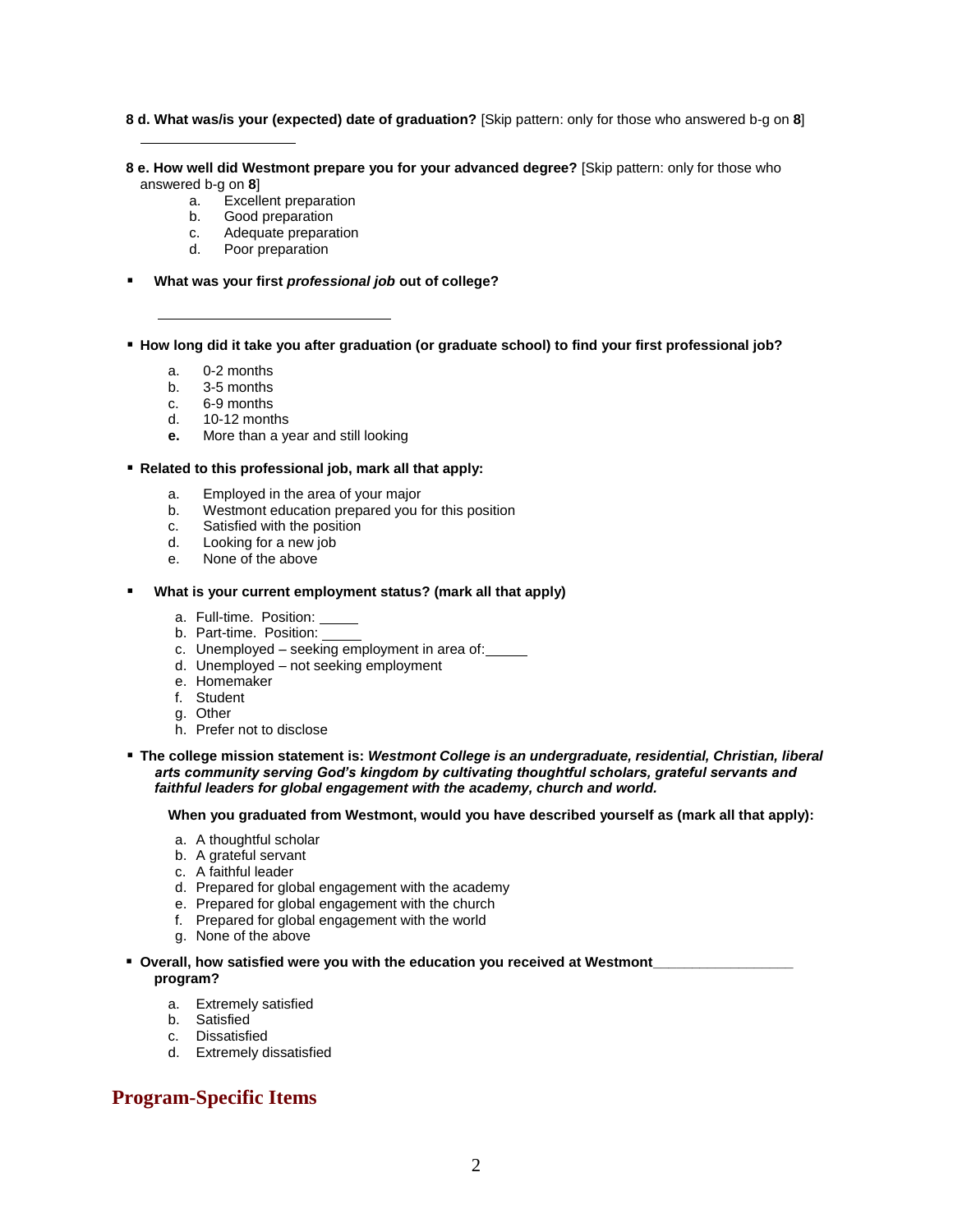*Select relevant items and replace other items with your program-specific questions. Please do not skip questions ## 15, 16, 17, 23 and 24. Try not to exceed 25 questions.*

#### **15. How effective was teaching in the Department of \_\_\_\_\_\_\_\_\_\_\_\_\_\_\_?**

- a. Superior
- b. Strong
- c. Average/ adequate<br>d. Weak
- Weak<sup>1</sup>
- e. Very weak

Please provide your comments:

#### **16. How well would you say your Westmont education in \_\_\_\_\_\_\_\_\_\_\_\_\_\_\_\_\_\_\_\_\_\_ [major discipline] prepared you compared you to your current peers (or other colleagues)?**

- a. Stronger
- b. Above average
- c. Average
- d. Less than average
- e. Weaker

**17**. The following set of questions ask a) how important each of the following program outcomes (skills and competencies) for your professional career and b) how successfully you have achieved each of Program Learning Outcomes at Westmont.

#### Outcome 1:

#### **How important is this outcome for your professional career?**

- a. very
- b. somewhat important
- c. neither important nor unimportant
- d. not very important
- e. not at all important

#### **How successfully you have achieved this outcome?**

- a. superior
- b. strong
- c. average
- d. weak
- e. very weak

#### Outcome 2:

#### **How important is this outcome for your professional career?**

- a. very
- b. somewhat important
- c. neither important nor unimportant
- d. not very important
- e. not at all important

#### **How successfully you have achieved this outcome?**

- a. superior
- b. strong
- c. average
- d. weak
- e. very weak

#### Outcome 3:

#### **How important is this outcome for your professional career?**

- a. very
- b. somewhat important
- c. neither important nor unimportant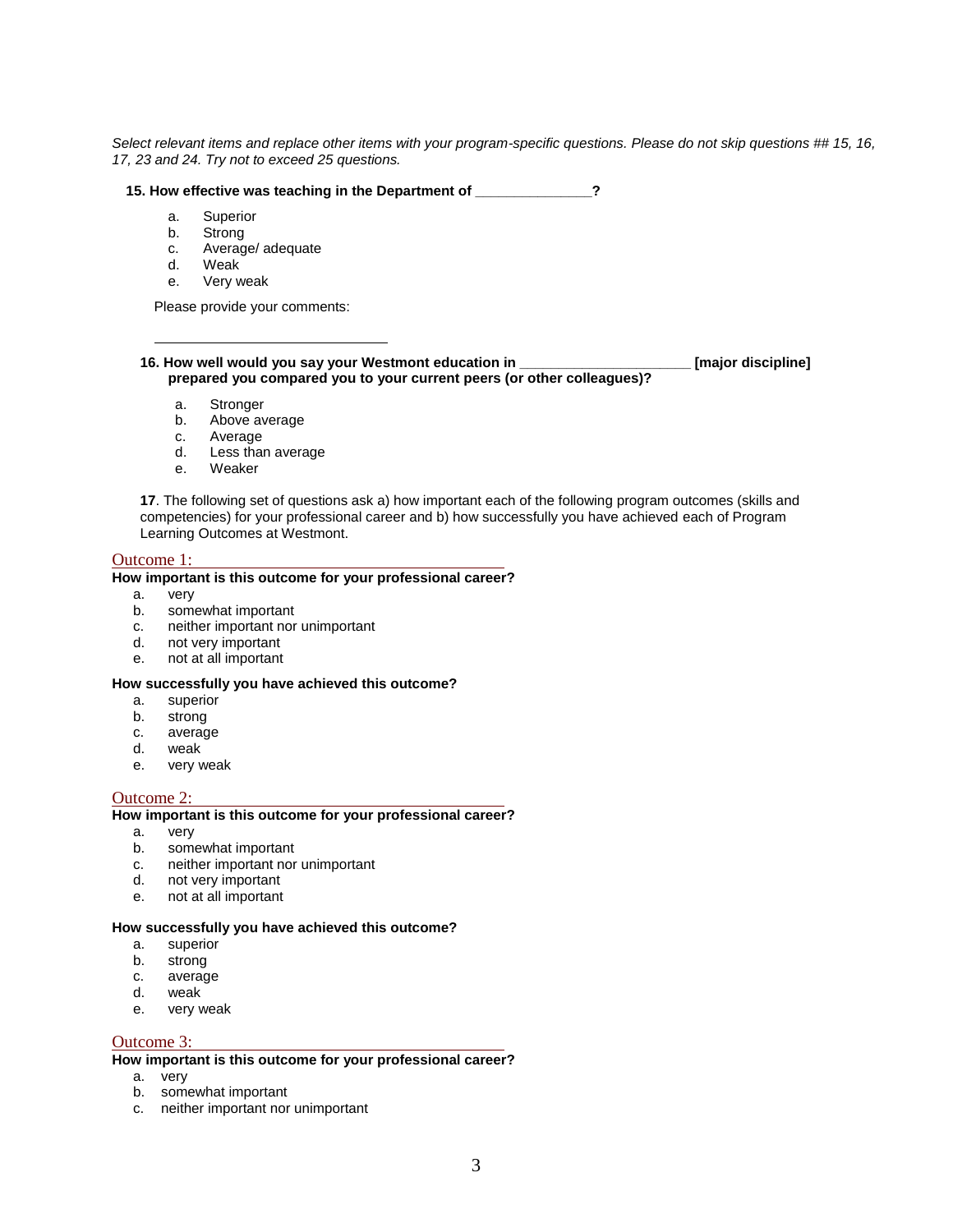- d. not very important
- e. not at all important

#### **How successfully you have achieved this outcome?**

- a. superior
- b. strong
- c. average
- d. weak
- e. very weak

#### Outcome 4:

#### **How important is this outcome for your professional career?**

- a. very
- b. somewhat important
- c. neither important nor unimportant
- d. not very important
- e. not at all important

#### **How successfully you have achieved this outcome?**

- a. superior
- b. strong
- c. average
- d. weak
- e. very weak

#### Outcome 5:

#### **How important is this outcome for your professional career?**

- a. very
- b. somewhat important
- c. neither important nor unimportant
- d. not very important
- e. not at all important

#### **How successfully you have achieved this outcome?**

- a. superior
- b. strong
- c. average
- d. weak
- e. very weak

#### **18. Did you participate in an internship (whether for units or not) while an undergraduate as part of**

**a\_\_\_\_\_\_\_\_ major?** 

- a. yes, for more than one summer/semester
- b. yes, for one semester
- c. yes, for one summer
- d. did not participate

#### **18 a. What area was your internship in and how was it beneficial?** [Skip pattern: only those who answered the first three categories get the next question]:

#### **19. Did you participate in research at Westmont?**

- a. yes, for more than one summer/semester
- b. yes, for one semester
- c. yes, for one summer
- d. did not participate
- **19 a. Did you present your findings in any of the following venues? (select all)** [Skip pattern: only for those who answered a-c on **19**]
	- a. Westmont poster session or talk
	- b. honors project
	- c. conference poster session or talk
	- d. published paper did not present the work